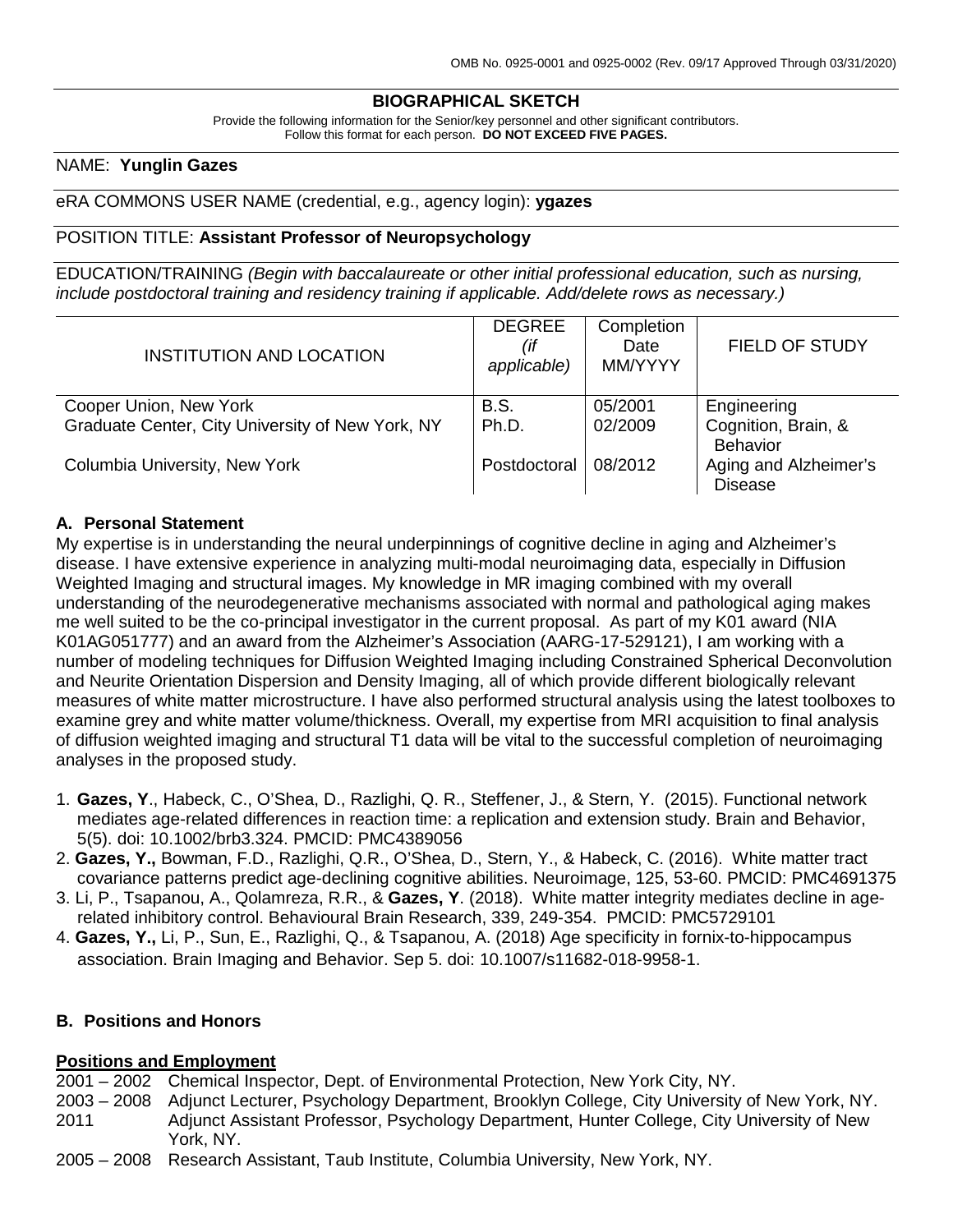- 
- 2009 2012 Postdoctoral Research Fellow, Taub Institute, Columbia University, New York, NY. Associate Research Scientist, Taub Institute, Columbia University, New York, NY.
- 2014, 2016 Adjunct Assistant Professor, Psychology Department, Columbia University, New York, NY.

2014 – Assistant Professor, Department of Neurology, Columbia University, New York, NY.

### **Professional Memberships**

- 2007 Member, Society for Neuroscience
- 2005 Member, Cognitive Neuroscience Society<br>2013 Member, Organization for Human Brain M
- Member, Organization for Human Brain Mapping

## **C. Contributions to Science**

- 1. My early research focused on exploring various methods to tease out unique functional activation patterns during performance of cognitive tasks. These publications demonstrated functional patterns associated with specific elements of cognitive tasks, contributing to the understanding of neural processes underlying cognitive performance. I was first author on two of the articles and responsible for data analysis for the other article.
	- a. **Gazes, Y**., Rakitin, B. C., Steffener, J., Habeck, C., Butterfield, B., Ghez, C., & Stern, Y. (2010). Performance degradation and altered cerebral activation during dual performance: Evidence for a bottom-up attentional system. Behavioural Brain Research, 210(2), 229-239. PMCID: PMC3531229
	- b. Soldan, A., Habeck, C., **Gazes, Y**., & Stern, Y. (2010). Neural mechanisms of repetition priming of familiar and globally unfamiliar visual objects. Brain Research, 1343, 122 – 134. PMC2922055.
	- c. Blumen\*, H.M., **Gazes\*, Y**., Habeck, C., Kumar, A., Steffener, J., Rakitin, B.C., & Stern, Y. (2011). Neural Networks Associated with the Speed-Accuracy Tradeoff: Evidence from the Response Signal Method. Behavioural Brain Research, 224(2), 397-402. PMCID: PMC3159733. **\*Both authors contributed equally to the manuscript.**
- 2. Another topic that fascinated me in my early research was the effects of sleep deprivation on brain activation and cognition. We used brain activation to understand how sleep deprivation interrupted cognitive processes and also extracted regions with brain activations that are associated with increased alertness during sleep deprivation, thus contributing to unlocking the mechanisms for increasing wakefulness during sleep deprivation. I was first author on one of the articles and was responsible for data analysis for the other article.
	- a. Tucker, A.M., Rakitin, B.C., Basner, R.C., **Gazes, Y**., Steffener, J., Stern, Y. (2011). fMRI Activation During Failures to Respond Key to Understanding Performance Changes with Sleep Deprivation. Behavioural Brain Research, 218(1), 73-79. PMCID: PMC3022081.
	- b. **Gazes, Y**., Rakitin, B. C., Steffener, J., Habeck, C., Lisanby, S.H., Butterfield, B., Basner, R., Ghez, C., & Stern, Y. (2012). Dual-tasking alleviated sleep deprivation disruption in visuomotor tracking: An fMRI study. Brain and Cognition, 78(3), 248-256. PMCID: PMC3278524.
- 3. After developing expertise in basic fMRI analysis, I became fascinated with aging effects on brain activations during cognitive tasks and in particular dual-tasking. I learned to conduct covariance analyses on neuroimaging data including PET and fMRI in order to minimize the influence of noise and increase sensitivity to experimental effects. The following publications identified brain patterns that showed agerelated differences in the performance of cognitive tasks. I was first author on two of the articles and was involved in data analysis for the other two articles.
	- a. Siedlecki, K.L., Habeck, C.G., Brickman, A.M., **Gazes, Y**., & Stern, Y. (2009). Examining the multifactorial nature of cognitive aging with covariance analysis of positron emission tomography data. Journal of the International Neuropsychological Society, 15(6), 973-981. PMCID: PMC2835462.
	- b. **Gazes, Y.**, Rakitin, B. C., Habeck, C., Steffener, J., & Stern, Y. (2012). Age differences of multivariate network expressions during task-switching and their associations with behavior. Neuropsychologia, 50(14), 3509-18. PMCID: PMC3518579.
	- c. Blumen, H.M., Holtzer, R., Brown, L.L., **Gazes, Y.**, & Verghese, J. (2014). Behavioral and neural correlates of imagined walking and walking-while-talking in older adults. Human Brain Mapping, 35(8), 4090-4104. PMCID: PMC4106989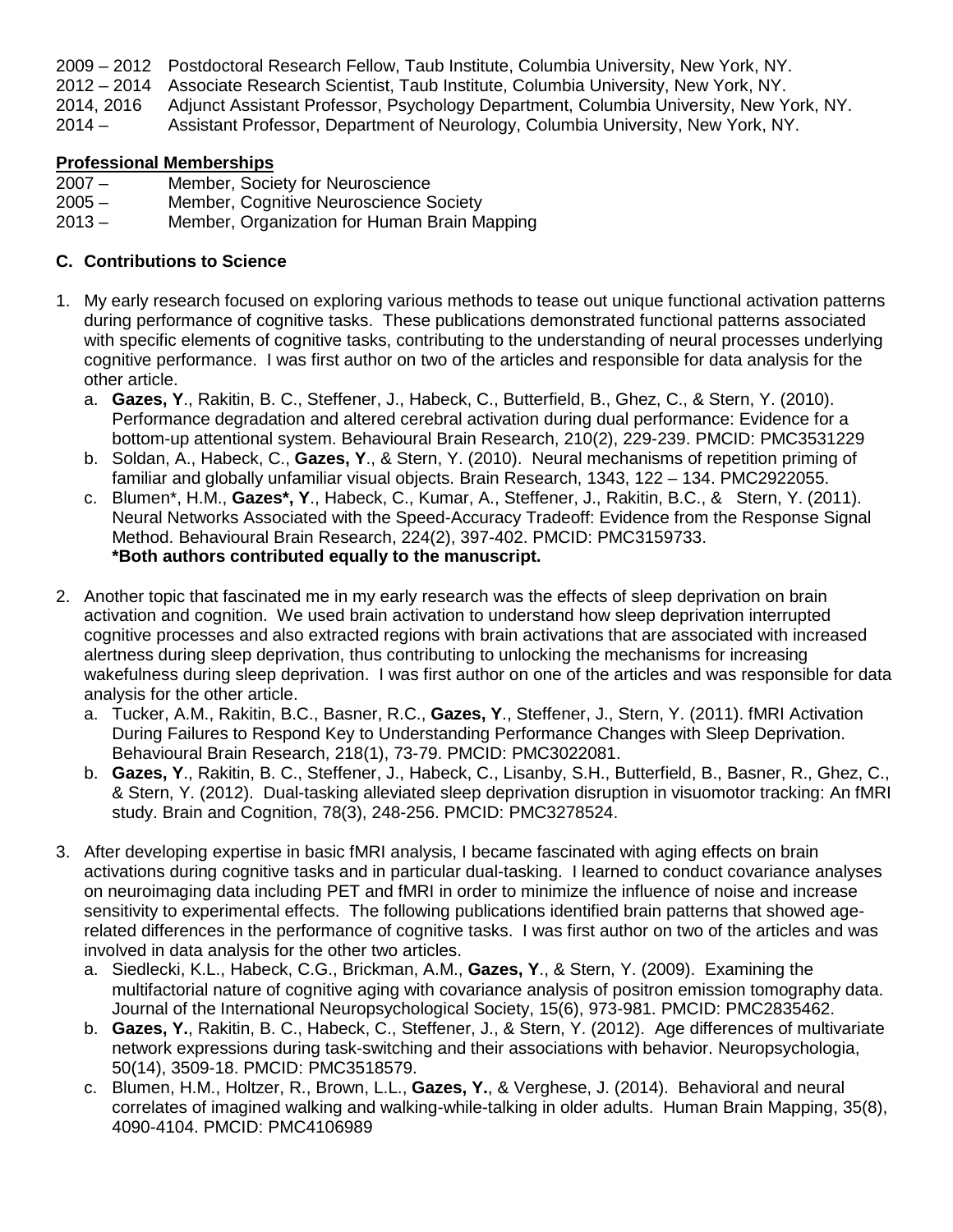- d. **Gazes, Y.**, Habeck, C., O'Shea, D., Razlighi, Q. R., Steffener, J., & Stern, Y. (2015). Functional network mediates age-related differences in reaction time: a replication and extension study. Brain and Behavior, 5(5). doi: 10.1002/brb3.324. PMCID: PMC4389056
- 4. Research has identified four cognitive abilities that show unique age-related differences. Our group is working towards understanding the neural underpinnings of these unique cognitive abilities in aging. I was involved as a co-investigator in these publications that are the first few studies to identify brain patterns associated with unique cognitive abilities within the same individuals across a broad age range (20-80 years old).
	- a. Stern, Y., Habeck, C., Steffener, J., Barulli, D., **Gazes, Y**., Razlighi, Q., Shaked, D., & Salthouse, T. (2014). The Reference Ability Neural Network Study: Motivation, design, and initial feasibility analyses. Neuroimage, 103C, 139-151. PMCID: PMC4312259
	- b. Habeck, C., Steffener, J., Barulli, D., **Gazes, Y**., Shaked, D., Salthouse, T., & Stern, Y. (2015). Making cognitive latent variables manifest: distinct neural networks for fluid reasoning and processing speed. Journal of Cognitive Neuroscience, 27(6):1249-58. PMCID: PMC4416986
	- c. **Gazes, Y**., Bowman, F.D., Razlighi, Q.R., O'Shea, D., Stern, Y., & Habeck, C. (2016). White matter tract covariance patterns predict age-declining cognitive abilities. Neuroimage, 125, 53-60. PMCID: PMC4691375
	- d. Habeck, C, **Gazes, Y.**, Razlighi, Q.R., Steffener, J., Brickman, A., Barulli, D., Salthouse, T., & Stern, Y. (2016). The Reference Ability Neural Network Study: Life-time stability of reference-ability neural networks derived from task maps of young adults. Neuroimage, 125:693-704. PMCID: PMC4691438

# **Complete list of published work in MyBibliography:**

[https://www.ncbi.nlm.nih.gov/sites/myncbi/yunglin.gazes.1/bibliography/45609059/public/?sort=date&direction=](https://www.ncbi.nlm.nih.gov/sites/myncbi/yunglin.gazes.1/bibliography/45609059/public/?sort=date&direction=ascending) [ascending](https://www.ncbi.nlm.nih.gov/sites/myncbi/yunglin.gazes.1/bibliography/45609059/public/?sort=date&direction=ascending)

# **D. Additional Information: Research Support and/or Scholastic Performance**

### **Ongoing Research Support**

NIA K01AG051777 (Gazes) 9/14/2016 – 5/31/2021

*Longitudinal changes in white matter integrity predicting cognitive changes in reasoning and vocabulary*  Examine longitudinal changes in white matter integrity in association with age-related changes in cognitive abilities using multivariate techniques. Role: Principal Investigator

AARG-17-529121 (Gazes) 10/1/2017 - 9/30/2020

*NODDI vs DTI metrics in predicting amyloid and tau pathology* Test whether novel white matter measures, NODDI, predicts amyloid and tau pathology in pre-clinical Alzheimer's patients. Role: Principal Investigator

### RF1AG038465 (Stern) 07/15/2016 – 06/30/2020

*Exploring Cognitive Aging Using Reference Ability Networks*

The proposed research program constitutes a major reevaluation of the methods and goals of the study of cognitive aging that should provide major new, integrative, and perhaps simplifying, insights into the neural basis of the most important and central features of cognitive aging. Role: Co-Investigator

# *Imaging of Cognition, Learning and Memory in Aging*

This work will lead to better understanding of how age-related brain changes and advancing AD pathology impact on the neural systems that mediate cognitive function and elucidate the neural mechanisms that differentiate successful from unsuccessful aging. In turn, it should provide clues for remediating or preventing age-related cognitive changes and delaying the onset of AD.

R01AG026158 (Stern) 05/01/2017 - 04/30/2022